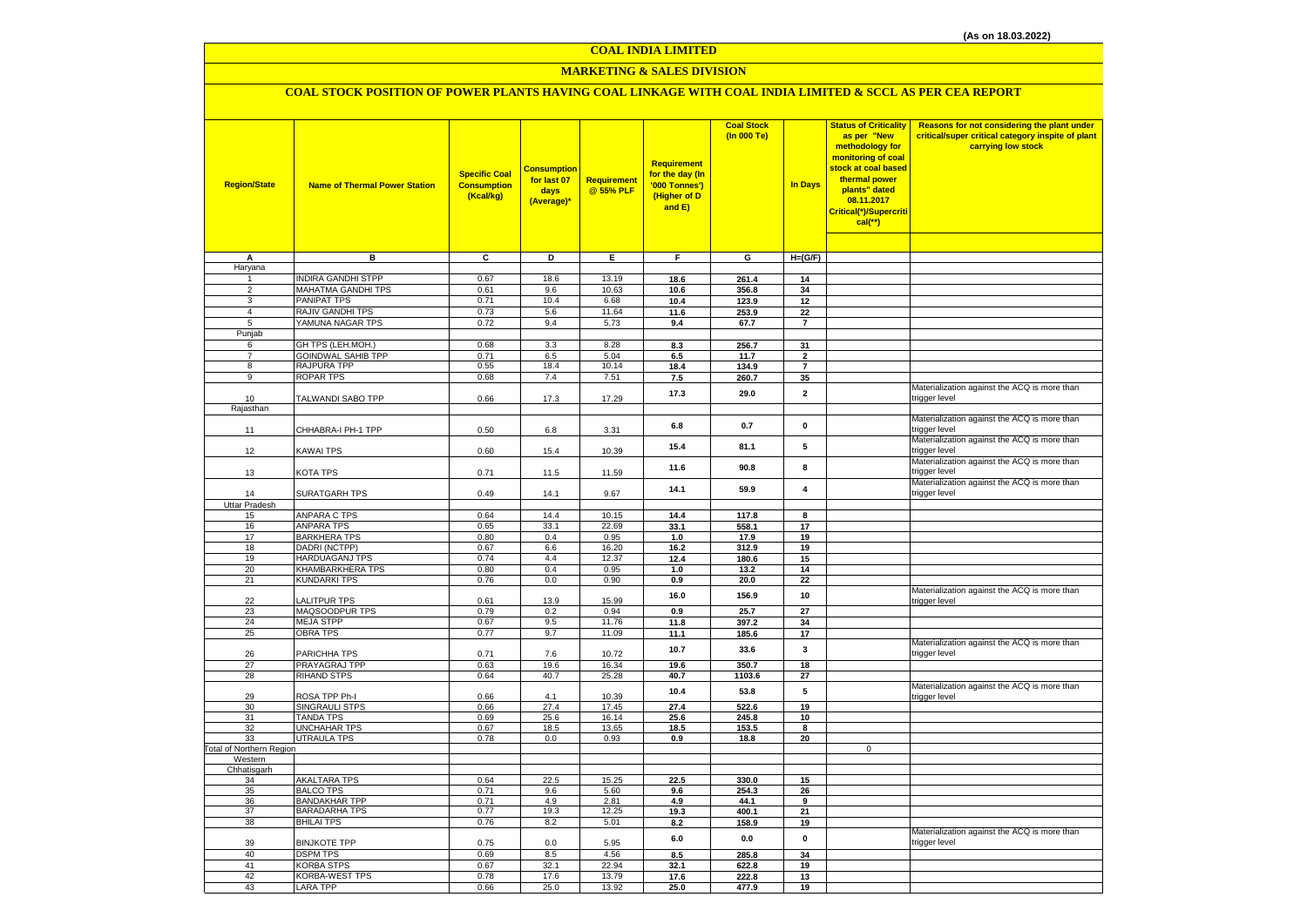## **COAL INDIA LIMITED**

## **MARKETING & SALES DIVISION**

# **COAL STOCK POSITION OF POWER PLANTS HAVING COAL LINKAGE WITH COAL INDIA LIMITED & SCCL AS PER CEA REPORT**

| <b>Region/State</b>                | <b>Name of Thermal Power Station</b>         | <b>Specific Coal</b><br><b>Consumption</b><br>(Kcal/kg) | <b>Consumption</b><br>for last 07<br>days<br>(Average)* | <b>Requirement</b><br>@ 55% PLF | <b>Requirement</b><br>for the day (In<br>'000 Tonnes')<br>(Higher of D<br>and E) | <b>Coal Stock</b><br>(In 000 Te) | <b>In Days</b>          | <b>Status of Criticality</b><br>as per "New<br>methodology for<br>monitoring of coal<br>stock at coal based<br>thermal power<br>plants" dated<br>08.11.2017<br>Critical(*)/Supercriti<br>$cal$ (**) | Reasons for not considering the plant under<br>critical/super critical category inspite of plant<br>carrying low stock |
|------------------------------------|----------------------------------------------|---------------------------------------------------------|---------------------------------------------------------|---------------------------------|----------------------------------------------------------------------------------|----------------------------------|-------------------------|-----------------------------------------------------------------------------------------------------------------------------------------------------------------------------------------------------|------------------------------------------------------------------------------------------------------------------------|
| $\overline{\mathsf{A}}$            | в                                            | ट                                                       | D                                                       | Έ                               | F                                                                                | G                                | $H=(G/F)$               |                                                                                                                                                                                                     |                                                                                                                        |
| 44                                 | NAWAPARA TPP                                 | 0.79                                                    | 3.8                                                     | 6.28                            | 6.3                                                                              | 10.0                             | $\overline{\mathbf{2}}$ |                                                                                                                                                                                                     | Materialization against the ACQ is more than<br>trigger level                                                          |
| 45                                 | PATHADI TPP                                  | 0.65                                                    | 8.7                                                     | 5.18                            | 8.7                                                                              | 124.4                            | 14                      |                                                                                                                                                                                                     |                                                                                                                        |
| 46                                 | <b>SIPAT STPS</b>                            | 0.68                                                    | 36.9                                                    | 26.62                           | 36.9                                                                             | 652.0                            | 18                      |                                                                                                                                                                                                     | Materialization against the ACQ is more than                                                                           |
| 47                                 | <b>TAMNAR TPP</b>                            | 0.84                                                    | 37.4                                                    | 26.52                           | 37.4                                                                             | 121.9                            | 3                       |                                                                                                                                                                                                     | trigger level<br>Materialization against the ACQ is more than                                                          |
| 48<br>Gujarat                      | UCHPINDA TPP                                 | 0.75                                                    | 24.1                                                    | 14.22                           | 24.1                                                                             | 122.4                            | 5                       |                                                                                                                                                                                                     | trigger level                                                                                                          |
|                                    |                                              |                                                         |                                                         |                                 |                                                                                  |                                  |                         |                                                                                                                                                                                                     | Materialization against the ACQ is more than                                                                           |
| 49<br>50                           | GANDHI NAGAR TPS<br>SABARMATI (D-F STATIONS) | 0.69<br>0.57                                            | 7.8<br>4.0                                              | 5.71<br>2.74                    | 7.8<br>4.0                                                                       | 51.0<br>25.0                     | $\overline{7}$<br>6     |                                                                                                                                                                                                     | trigger level                                                                                                          |
| 51                                 | UKAI TPS                                     | 0.67                                                    | 12.7                                                    | 9.85                            | 12.7                                                                             | 51.8                             | $\pmb{4}$               |                                                                                                                                                                                                     | Materialization against the ACQ is more than<br>trigger level                                                          |
| 52                                 | <b>WANAKBORI TPS</b>                         | 0.67                                                    | 23.6                                                    | 20.22                           | 23.6                                                                             | 72.2                             | $\mathbf{3}$            |                                                                                                                                                                                                     | Materialization against the ACQ is more than<br>trigger level                                                          |
| Madhya Pradesh                     |                                              |                                                         |                                                         |                                 |                                                                                  |                                  |                         |                                                                                                                                                                                                     |                                                                                                                        |
| 53                                 | AMARKANTAK EXT TPS                           | 0.65                                                    | 2.8                                                     | 1.80                            | 2.8                                                                              | 31.4                             | 11                      |                                                                                                                                                                                                     |                                                                                                                        |
| 54<br>55                           | ANUPPUR TPP<br><b>BINA TPS</b>               | 0.65<br>0.74                                            | 19.9<br>8.2                                             | 10.31                           | 19.9<br>8.2                                                                      | 305.0<br>71.1                    | 15<br>9                 |                                                                                                                                                                                                     |                                                                                                                        |
| 56                                 | <b>GADARWARA TPP</b>                         | 0.66                                                    | 18.1                                                    | 4.88<br>13.93                   | 18.1                                                                             | 111.7                            | 6                       |                                                                                                                                                                                                     | Materialization against the ACQ is more than<br>trigger level                                                          |
| 57                                 | <b>KHARGONE STPP</b>                         | 0.60                                                    | 18.2                                                    | 10.45                           | 18.2                                                                             | 55.7                             | $\overline{\mathbf{3}}$ |                                                                                                                                                                                                     |                                                                                                                        |
| 58                                 | SANJAY GANDHI TPS                            | 0.82                                                    | 19.9                                                    | 14.57                           | 19.9                                                                             | 102.8                            | 5                       |                                                                                                                                                                                                     | Non payment of dues                                                                                                    |
| 59                                 | SATPURA TPS                                  | 0.67                                                    | 7.3                                                     | 11.79                           | 11.8                                                                             | 25.6                             | $\overline{2}$          |                                                                                                                                                                                                     | Non Payment of Dues                                                                                                    |
| 60                                 | <b>SEIONI TPP</b>                            | 0.64                                                    | 7.4                                                     | 5.06                            | $7.4$                                                                            | 185.0                            | 25                      |                                                                                                                                                                                                     |                                                                                                                        |
| 61                                 | SHREE SINGAJI TPP                            | 0.71                                                    | 25.2                                                    | 23.50                           | 25.2                                                                             | 69.1                             | 3                       |                                                                                                                                                                                                     | Non Payment of Dues                                                                                                    |
| 62<br>Maharashtra                  | <b>VINDHYACHAL STPS</b>                      | 0.69                                                    | 61.9                                                    | 43.60                           | 61.9                                                                             | 1527.5                           | 25                      |                                                                                                                                                                                                     |                                                                                                                        |
| 63                                 | <b>AMRAVATI TPS</b>                          | 0.62                                                    | 16.0                                                    | 11.07                           | 16.0                                                                             | 44.3                             | $\mathbf{3}$            |                                                                                                                                                                                                     | Materialization against the ACQ is more than<br>trigger level                                                          |
| 64                                 | <b>BHUSAWAL TPS</b>                          | 0.72                                                    | 13.2                                                    | 11.44                           | 13.2                                                                             | 62.2                             | 5                       |                                                                                                                                                                                                     | Non payment of dues                                                                                                    |
| 65                                 | <b>BUTIBORI TPP</b>                          | 0.67                                                    | 0.0                                                     | 5.31                            | 5.3                                                                              | 59.7                             | 11                      |                                                                                                                                                                                                     |                                                                                                                        |
| 66                                 | CHANDRAPUR(MAHARASHTRA) STPS                 | 0.78                                                    | 43.2                                                    | 30.17                           | 43.2                                                                             | 365.0                            | 8                       |                                                                                                                                                                                                     | Non payment of dues                                                                                                    |
| 67                                 | DAHANU TPS                                   | 0.62                                                    | 4.6                                                     | 4.09                            | 4.6                                                                              | 38.3                             | 8                       |                                                                                                                                                                                                     | Materialization against the ACQ is more than<br>trigger level                                                          |
| 68                                 | DHARIWAL TPP                                 | 0.67                                                    | 8.3                                                     | 5.34                            | 8.3                                                                              | 24.5                             | $\overline{\mathbf{3}}$ |                                                                                                                                                                                                     | Materialization against the ACQ is more than<br>trigger level                                                          |
| 69                                 | <b>GMR WARORA TPS</b>                        | 0.67                                                    | 8.8                                                     | 5.29                            | 8.8                                                                              | 10.9                             | $\mathbf{1}$            |                                                                                                                                                                                                     | Materialization against the ACQ is more than<br>trigger level                                                          |
| 70<br>71                           | KHAPARKHEDA TPS<br><b>KORADI TPS</b>         | 0.89<br>0.76                                            | 21.4<br>29.9                                            | 15.72<br>22.08                  | 21.4                                                                             | 207.3                            | 10<br>$\mathbf{2}$      |                                                                                                                                                                                                     | Non payment of dues                                                                                                    |
| 72                                 | <b>MAUDA TPS</b>                             | 0.70                                                    | 26.4                                                    | 21.29                           | 29.9<br>26.4                                                                     | 56.2<br>261.8                    | 10                      |                                                                                                                                                                                                     |                                                                                                                        |
| 73                                 | <b>NASIK TPS</b>                             | 0.81                                                    | 5.6                                                     | 6.72                            | 6.7                                                                              | 20.8                             | 3                       |                                                                                                                                                                                                     | Non payment of dues                                                                                                    |
| 74                                 | PARAS TPS                                    | 0.74                                                    | 7.0                                                     | 4.90                            | 7.0                                                                              | 11.4                             | $\mathbf{2}$            |                                                                                                                                                                                                     | Non payment of dues                                                                                                    |
| 75                                 | <b>PARLITPS</b>                              | 0.67                                                    | 7.6                                                     | 6.65                            | 7.6                                                                              | 25.0                             | 3                       |                                                                                                                                                                                                     | Non payment of dues                                                                                                    |
| 76                                 | <b>SOLAPUR STPS</b>                          | 0.56                                                    | 17.5                                                    | 9.73                            | 17.5                                                                             | 104.1                            | 6                       |                                                                                                                                                                                                     |                                                                                                                        |
| 77                                 | <b>TIRORA TPS</b>                            | 0.66                                                    | 44.0                                                    | 28.73                           | 44.0                                                                             | 154.2                            | 4                       |                                                                                                                                                                                                     | Materialization against the ACQ is more than<br>trigger level                                                          |
| 78                                 | WARDHA WARORA TPP                            | 0.66                                                    | 2.9                                                     | 4.71                            | 4.7                                                                              | 156.4                            | 33                      |                                                                                                                                                                                                     |                                                                                                                        |
| otal of Western Region<br>Southern |                                              |                                                         |                                                         |                                 |                                                                                  |                                  |                         | 0                                                                                                                                                                                                   |                                                                                                                        |
| Andhra Pradesh                     |                                              |                                                         |                                                         |                                 |                                                                                  |                                  |                         |                                                                                                                                                                                                     |                                                                                                                        |
| 79                                 | DAMODARAM SANJEEVAIAH TPS                    | 0.66                                                    | 14.2                                                    | 13.85                           | 14.2                                                                             | 42.9                             | $\mathbf{3}$            |                                                                                                                                                                                                     | Materialization against the ACQ is more than<br>trigger level                                                          |
| 80                                 | Dr. N.TATA RAO TPS                           | 0.77                                                    | 27.9                                                    | 17.90                           | 27.9                                                                             | 55.0                             | $\mathbf{2}$            |                                                                                                                                                                                                     | Materialization against the ACQ is more than<br>trigger level                                                          |
| 81                                 | PAINAMPURAM TPP                              | 0.59                                                    | 18.4                                                    | 10.21                           | 18.4                                                                             | 125.8                            | $\overline{7}$          |                                                                                                                                                                                                     |                                                                                                                        |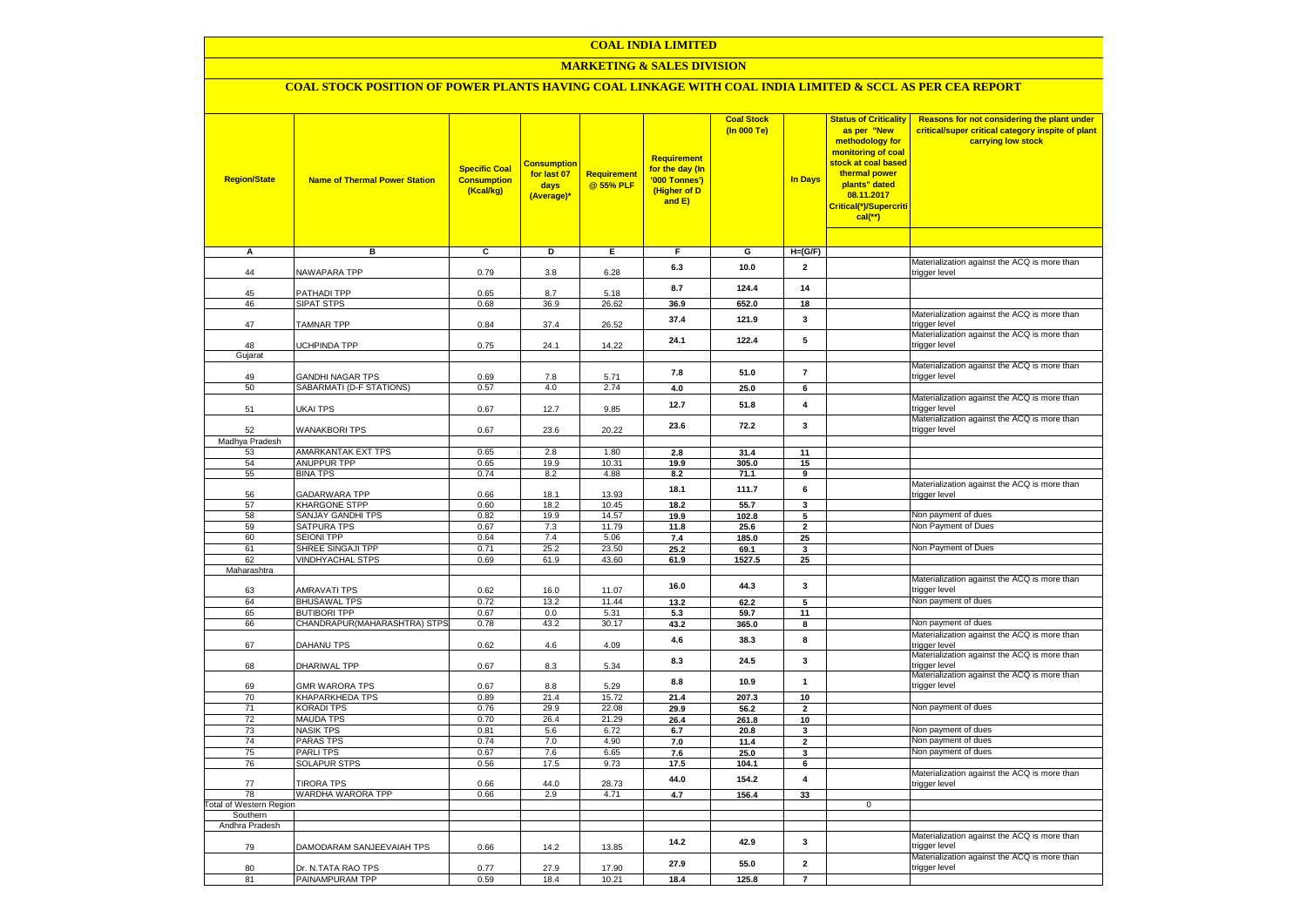## **COAL INDIA LIMITED**

## **MARKETING & SALES DIVISION**

## **COAL STOCK POSITION OF POWER PLANTS HAVING COAL LINKAGE WITH COAL INDIA LIMITED & SCCL AS PER CEA REPORT**

| <b>Region/State</b>             | <b>Name of Thermal Power Station</b>       | <b>Specific Coal</b><br><b>Consumption</b><br>(Kcal/kg) | <b>Consumption</b><br>for last 07<br>days<br>(Average)* | Requirement<br>@ 55% PLF | <b>Requirement</b><br>for the day (In<br>'000 Tonnes')<br>(Higher of D<br>and E) | <b>Coal Stock</b><br>(In 000 Te) | <b>In Days</b>          | <b>Status of Criticality</b><br>as per "New<br>methodology for<br>monitoring of coal<br>stock at coal based<br>thermal power<br>plants" dated<br>08.11.2017<br>Critical(*)/Supercriti<br>cal(**) | Reasons for not considering the plant under<br>critical/super critical category inspite of plant<br>carrying low stock |
|---------------------------------|--------------------------------------------|---------------------------------------------------------|---------------------------------------------------------|--------------------------|----------------------------------------------------------------------------------|----------------------------------|-------------------------|--------------------------------------------------------------------------------------------------------------------------------------------------------------------------------------------------|------------------------------------------------------------------------------------------------------------------------|
| $\overline{A}$                  | в                                          | c                                                       | Þ                                                       | E                        | F                                                                                | G                                | $H=(G/F)$               |                                                                                                                                                                                                  |                                                                                                                        |
|                                 |                                            |                                                         |                                                         |                          |                                                                                  |                                  |                         |                                                                                                                                                                                                  | Materialization against the ACQ is more than                                                                           |
| 82                              | RAYALASEEMA TPS                            | 0.76                                                    | 20.5                                                    | 16.60                    | 20.5                                                                             | 78.1                             | 4                       |                                                                                                                                                                                                  | trigger level                                                                                                          |
| 83                              | <b>SIMHADRI</b>                            | 0.78                                                    | 34.1                                                    | 20.54                    | 34.1                                                                             | 263.3                            | 8                       |                                                                                                                                                                                                  |                                                                                                                        |
|                                 |                                            |                                                         |                                                         |                          | 14.4                                                                             | 27.2                             | $\mathbf{2}$            |                                                                                                                                                                                                  | Materialization against the ACQ is more than                                                                           |
| 84                              | <b>SGPL TPP</b>                            | 0.53                                                    | 14.4                                                    | 9.26                     |                                                                                  |                                  |                         |                                                                                                                                                                                                  | trigger level                                                                                                          |
| 85<br>Karnataka                 | <b>VIZAG TPP</b>                           | 0.67                                                    | 0.0                                                     | 9.20                     | 9.2                                                                              | 28.7                             | 3                       |                                                                                                                                                                                                  |                                                                                                                        |
|                                 |                                            |                                                         |                                                         |                          |                                                                                  |                                  |                         |                                                                                                                                                                                                  | Materialization against the ACQ is more than                                                                           |
| 86                              | <b>BELLARY TPS</b>                         | 0.63                                                    | 14.0                                                    | 14.23                    | 14.2                                                                             | 50.9                             | $\overline{\mathbf{4}}$ |                                                                                                                                                                                                  | trigger level                                                                                                          |
|                                 |                                            |                                                         |                                                         |                          | 26.2                                                                             | 91.9                             | $\overline{4}$          |                                                                                                                                                                                                  | Materialization against the ACQ is more than                                                                           |
| 87                              | <b>KUDGI STPP</b>                          | 0.63                                                    | 26.2                                                    | 19.90                    |                                                                                  |                                  |                         |                                                                                                                                                                                                  | trigger level<br>Materialization against the ACQ is more than                                                          |
| 88                              | RAICHUR TPS                                | 0.66                                                    | 15.4                                                    | 14.98                    | 15.4                                                                             | 16.0                             | $\mathbf{1}$            |                                                                                                                                                                                                  | trigger level                                                                                                          |
|                                 |                                            |                                                         |                                                         |                          |                                                                                  |                                  |                         |                                                                                                                                                                                                  | Materialization against the ACQ is more than                                                                           |
| 89                              | YERMARUS TPP                               | 0.62                                                    | 13.9                                                    | 13.09                    | 13.9                                                                             | 10.2                             | $\mathbf{1}$            |                                                                                                                                                                                                  | trigger level                                                                                                          |
| <b>Tamil Nadu</b>               |                                            |                                                         |                                                         |                          |                                                                                  |                                  |                         |                                                                                                                                                                                                  |                                                                                                                        |
|                                 |                                            |                                                         |                                                         |                          | 9.0                                                                              | 16.7                             | $\mathbf{2}$            |                                                                                                                                                                                                  | Materialization against the ACQ is more than                                                                           |
| 90                              | <b>METTUR TPS</b>                          | 0.81                                                    | 7.0                                                     | 8.98                     |                                                                                  |                                  |                         |                                                                                                                                                                                                  | trigger level<br>Materialization against the ACQ is more than                                                          |
| 91                              | METTUR TPS - II                            | 0.78                                                    | 6.6                                                     | 6.16                     | 6.6                                                                              | 21.8                             | 3                       |                                                                                                                                                                                                  | trigger level                                                                                                          |
|                                 |                                            |                                                         |                                                         |                          |                                                                                  |                                  |                         |                                                                                                                                                                                                  | Materialization against the ACQ is more than                                                                           |
| 92                              | NORTH CHENNAI TPS                          | 0.82                                                    | 24.7                                                    | 19.78                    | 24.7                                                                             | 123.3                            | 5                       |                                                                                                                                                                                                  | trigger level                                                                                                          |
|                                 |                                            |                                                         |                                                         |                          | 13.3                                                                             | 21.6                             | $\mathbf{2}$            |                                                                                                                                                                                                  | Materialization against the ACQ is more than                                                                           |
| 93                              | <b>TUTICORIN TPS</b>                       | 0.96                                                    | 7.3                                                     | 13.31                    |                                                                                  |                                  |                         |                                                                                                                                                                                                  | trigger level                                                                                                          |
| 94<br>Telangana                 | <b>VALLUR TPP</b>                          | 0.72                                                    | 23.0                                                    | 14.26                    | 23.0                                                                             | 167.7                            | $\overline{7}$          |                                                                                                                                                                                                  |                                                                                                                        |
| 95                              | <b>BHADRADRI TPP</b>                       | 0.69                                                    | 12.5                                                    | 9.83                     | 12.5                                                                             | 106.0                            | 8                       |                                                                                                                                                                                                  |                                                                                                                        |
| 96                              | KAKATIYA TPS                               | 0.57                                                    | 14.3                                                    | 8.33                     | 14.3                                                                             | 141.2                            | 10                      |                                                                                                                                                                                                  |                                                                                                                        |
| 97                              | KOTHAGUDEM TPS (NEW)                       | 0.64                                                    | 12.4                                                    | 8.46                     | 12.4                                                                             | 98.5                             | 8                       |                                                                                                                                                                                                  |                                                                                                                        |
| 98                              | KOTHAGUDEM TPS (STAGE-7)                   | 0.50                                                    | 9.4                                                     | 5.23                     | 9.4                                                                              | 97.3                             | 10                      |                                                                                                                                                                                                  |                                                                                                                        |
| 99<br>100                       | <b>RAMAGUNDEM STPS</b><br>RAMAGUNDEM-B TPS | 0.62<br>0.77                                            | 29.1<br>0.8                                             | 21.33                    | 29.1<br>0.8                                                                      | 309.8                            | 11<br>9                 |                                                                                                                                                                                                  |                                                                                                                        |
| 101                             | SINGARENI TPP                              | 0.58                                                    | 16.4                                                    | 0.64<br>9.12             | 16.4                                                                             | 7.0<br>104.1                     | 6                       |                                                                                                                                                                                                  |                                                                                                                        |
| <b>Total of Southern Region</b> |                                            |                                                         |                                                         |                          |                                                                                  |                                  |                         | $\mathbf 0$                                                                                                                                                                                      |                                                                                                                        |
| Eastern                         |                                            |                                                         |                                                         |                          |                                                                                  |                                  |                         |                                                                                                                                                                                                  |                                                                                                                        |
| Bihar                           |                                            |                                                         |                                                         |                          |                                                                                  |                                  |                         |                                                                                                                                                                                                  |                                                                                                                        |
| 102                             | <b>BARAUNI TPS</b>                         | 0.63                                                    | 3.7                                                     | 5.90                     | 5.9                                                                              | 140.4                            | 24                      |                                                                                                                                                                                                  |                                                                                                                        |
| 103<br>104                      | <b>BARHI</b><br><b>BARH II</b>             | 0.67<br>0.67                                            | 8.5<br>17.0                                             | 5.84<br>11.67            | 8.5<br>17.0                                                                      | 155.3<br>465.8                   | 18<br>27                |                                                                                                                                                                                                  |                                                                                                                        |
|                                 |                                            |                                                         |                                                         |                          |                                                                                  |                                  |                         |                                                                                                                                                                                                  | Materialization against the ACQ is more than                                                                           |
| 105                             | KAHALGAON TPS                              | 0.80                                                    | 26.2                                                    | 24.62                    | 26.2                                                                             | 136.1                            | 5                       |                                                                                                                                                                                                  | trigger level                                                                                                          |
|                                 |                                            |                                                         |                                                         |                          | 5.6                                                                              | 62.8                             | 11                      |                                                                                                                                                                                                  | Materialization against the ACQ is more than                                                                           |
| 106<br>107                      | MUZAFFARPUR TPS<br>NABINAGAR STPP          | 0.77<br>0.58                                            | 5.6<br>18.9                                             | 3.95<br>10.14            | 18.9                                                                             | 316.3                            | 17                      |                                                                                                                                                                                                  | trigger level                                                                                                          |
| 108                             | NABINAGAR TPP                              | 0.69                                                    | 16.2                                                    | 9.06                     | 16.2                                                                             | 100.9                            | 6                       |                                                                                                                                                                                                  |                                                                                                                        |
| Jharkhand                       |                                            |                                                         |                                                         |                          |                                                                                  |                                  |                         |                                                                                                                                                                                                  |                                                                                                                        |
| 109                             | BOKARO TPS `A` EXP                         | 0.57                                                    | 6.2                                                     | 3.78                     | 6.2                                                                              | 190.4                            | 31                      |                                                                                                                                                                                                  |                                                                                                                        |
| 110                             | CHANDRAPURA(DVC) TPS                       | 0.61                                                    | 7.0                                                     | 4.06                     | 7.0                                                                              | 149.9                            | 21                      |                                                                                                                                                                                                  |                                                                                                                        |
| 111<br>112                      | <b>JOJOBERA TPS</b><br><b>KODARMA TPP</b>  | 0.69<br>0.62                                            | 3.1<br>12.9                                             | 2.18<br>8.23             | 3.1<br>12.9                                                                      | 80.9                             | 26<br>11                |                                                                                                                                                                                                  |                                                                                                                        |
|                                 |                                            |                                                         |                                                         |                          |                                                                                  | 147.8                            |                         |                                                                                                                                                                                                  | Materialization against the ACQ is more than                                                                           |
| 113                             | MAHADEV PRASAD STPP                        | 0.70                                                    | 8.5                                                     | 5.01                     | 8.5                                                                              | 20.6                             | $\mathbf{2}$            |                                                                                                                                                                                                  | rigger level                                                                                                           |
| 114                             | <b>MAITHON RB TPP</b>                      | 0.64                                                    | 6.6                                                     | 8.89                     | 8.9                                                                              | 298.6                            | 34                      |                                                                                                                                                                                                  |                                                                                                                        |
|                                 |                                            |                                                         |                                                         |                          | 5.7                                                                              | 41.4                             | $\overline{7}$          |                                                                                                                                                                                                  | Materialization against the ACQ is more than                                                                           |
| 115                             | TENUGHAT TPS                               | 0.75                                                    | 5.7                                                     | 4.16                     |                                                                                  |                                  |                         |                                                                                                                                                                                                  | trigger level                                                                                                          |
| Odisha<br>116                   | <b>DARLIPALI STPS</b>                      | 0.71                                                    | 26.4                                                    | 14.95                    | 26.4                                                                             | 413.1                            | 16                      |                                                                                                                                                                                                  |                                                                                                                        |
| 117                             | <b>DERANG TPP</b>                          | 0.70                                                    | 17.4                                                    | 11.10                    | 17.4                                                                             | 1164.8                           | 67                      |                                                                                                                                                                                                  |                                                                                                                        |
| 118                             | <b>IB VALLEY TPS</b>                       | 0.83                                                    | 26.3                                                    | 19.16                    | 26.3                                                                             | 274.0                            | 10                      |                                                                                                                                                                                                  |                                                                                                                        |
|                                 |                                            |                                                         |                                                         |                          | 14.6                                                                             | 117.3                            | 8                       |                                                                                                                                                                                                  | Materialization against the ACQ is more than                                                                           |
| 119                             | KAMALANGA TPS                              | 0.72                                                    | 14.6                                                    | 10.02                    |                                                                                  |                                  |                         |                                                                                                                                                                                                  | trigger level                                                                                                          |